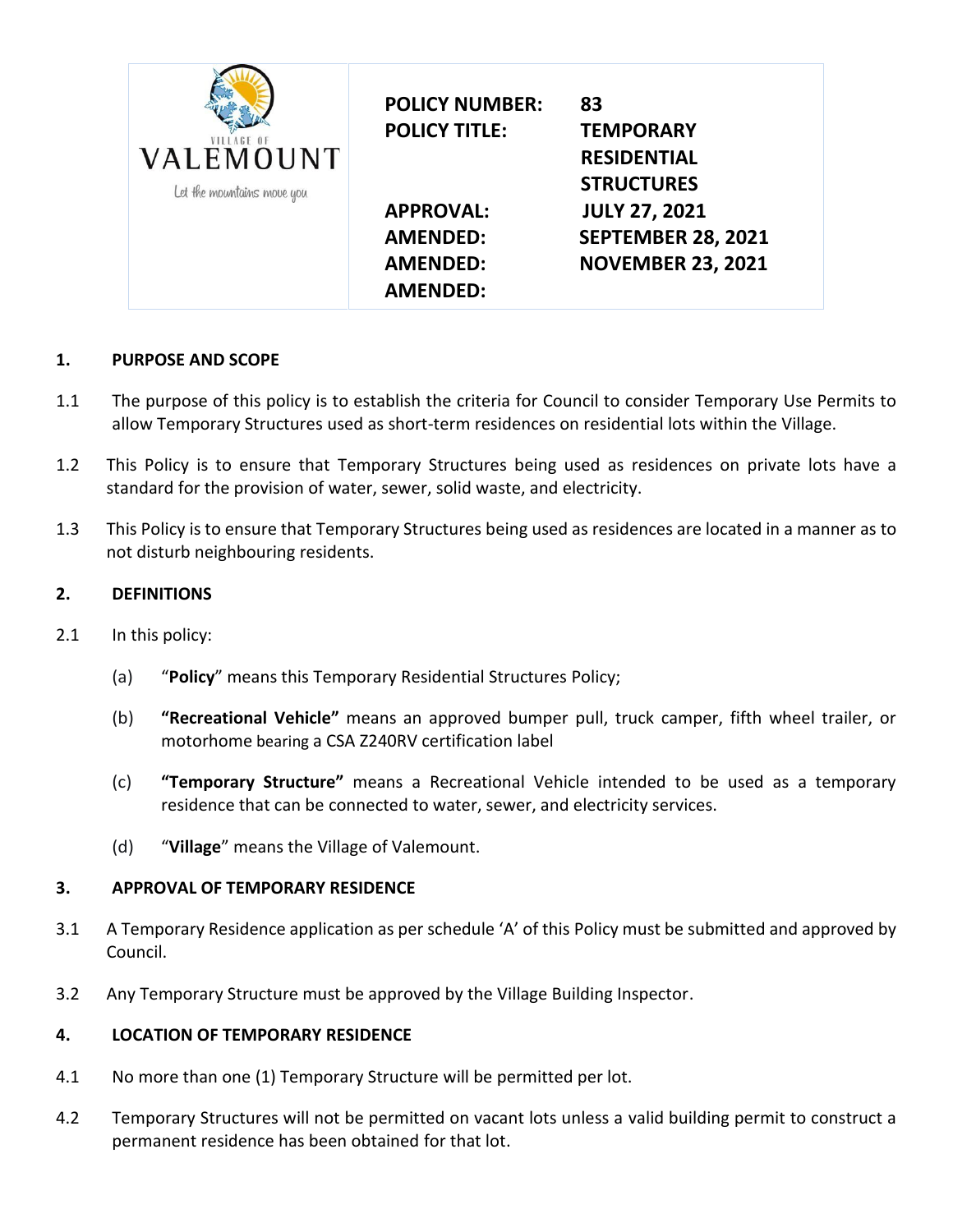- 4.3 Temporary Structures will only be considered in the following zones:
	- (a) RR1
	- (b) R1
	- (c) R2
- 4.4 The Temporary Structure will meet the following minimum setbacks from the property lines:
	- $(a)$  Front 1m
	- (b) Rear 3m
	- (c) Interior Side Lot line 1m
	- (d) Exterior side lot line 3m
- 4.5 Temporary Structures will not be placed to obstruct traffic sightlines.
- 4.6 If the Temporary Structure is placed in the front yard or driveway, the applicant must provide a parking plan.
- 4.7 Temporary Structures will not be permitted on Village easements.
- 4.8 A site plan must be provided showing the following:
	- (a) location of the Temporary Structure, including setbacks from property lines.
	- (b) Measurements from the Temporary Structure to any other structures on the property.
	- (c) Location of the entrances of the Temporary Structure.
- 4.9 The entrance to the Temporary Structure will be oriented to face the dwelling on the lot in which it is located.

## **5. PROVISION OF SERVICES**

- 5.1 Water
	- (a) The Temporary Structure must provide a plan for water services in one of the following ways:
		- (i) Via hose connection to the permanent residence on the property using a backflow protector; or
		- (ii) Via connection to municipal water services. Utility fees may apply.
		- (iii) Via the Temporary Structures holding tanks filled at an approved location.
	- (b) If the Temporary Structure will be present during the winter, a plan to winterize the water connection must be approved by the Village Building Inspector.
- 5.2 Wastewater
	- (a) The applicant must provide a plan for wastewater disposal which may include:
		- (i) Collecting wastewater in the Temporary Structures holding tanks and dumping at a sanidump location; or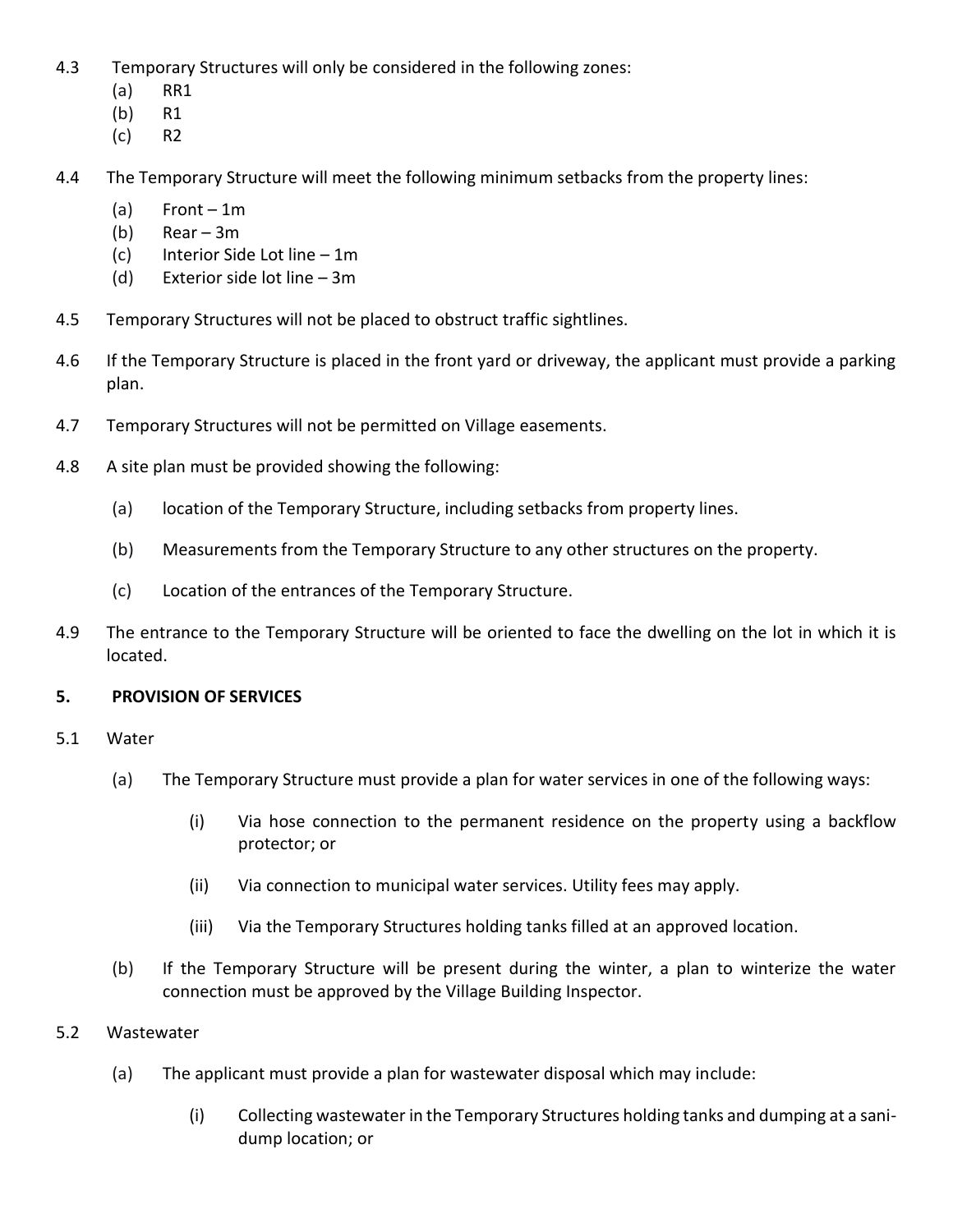(ii) Via a connection to municipal wastewater. Utility fees may apply.

### 5.3 Solid Waste

- (a) Solid waste must be disposed of in one of the following ways:
	- (i) Delivered to the Valemount Regional Transfer Station by the resident of the Temporary Structure; or
	- (ii) Placed in the Village collection container for that property with permission of the property owner.
- (b) Solid waste must be stored in a secure location so that it does not become an attractant to wildlife.

## 5.4 Electricity

- (a) Power to the Temporary Structure may be provided in the following ways:
	- (i) Via connection to the permanent residence on the property.
	- (ii) Inverter generator
	- (iii) Solar panels
	- (iv) Via connection to the electrical grid if located on a vacant lot
- (b) The use of conventional gas/diesel powered generators for electricity is prohibited.

### **6. TIMELINE**

- 6.1 Applications for Temporary Use Permits on lots with an existing dwelling to reside in a Temporary Structure will be approved for a maximum of two (2) years.
- 6.2 Applications for Temporary Use Permits on vacant lots to reside in a Temporary Structure during the construction of the permanent dwelling will be approved for a maximum of one (1) year.
- 6.3 Applicants may apply to renew a Temporary Use Permit one (1) time.

### **7. REVOKING TEMPORARY USE PERMITS**

7.1 If at any time a person is found to not be adhering to the terms of the TUP, the TUP may be revoked and further enforcement actions may be taken by the Village.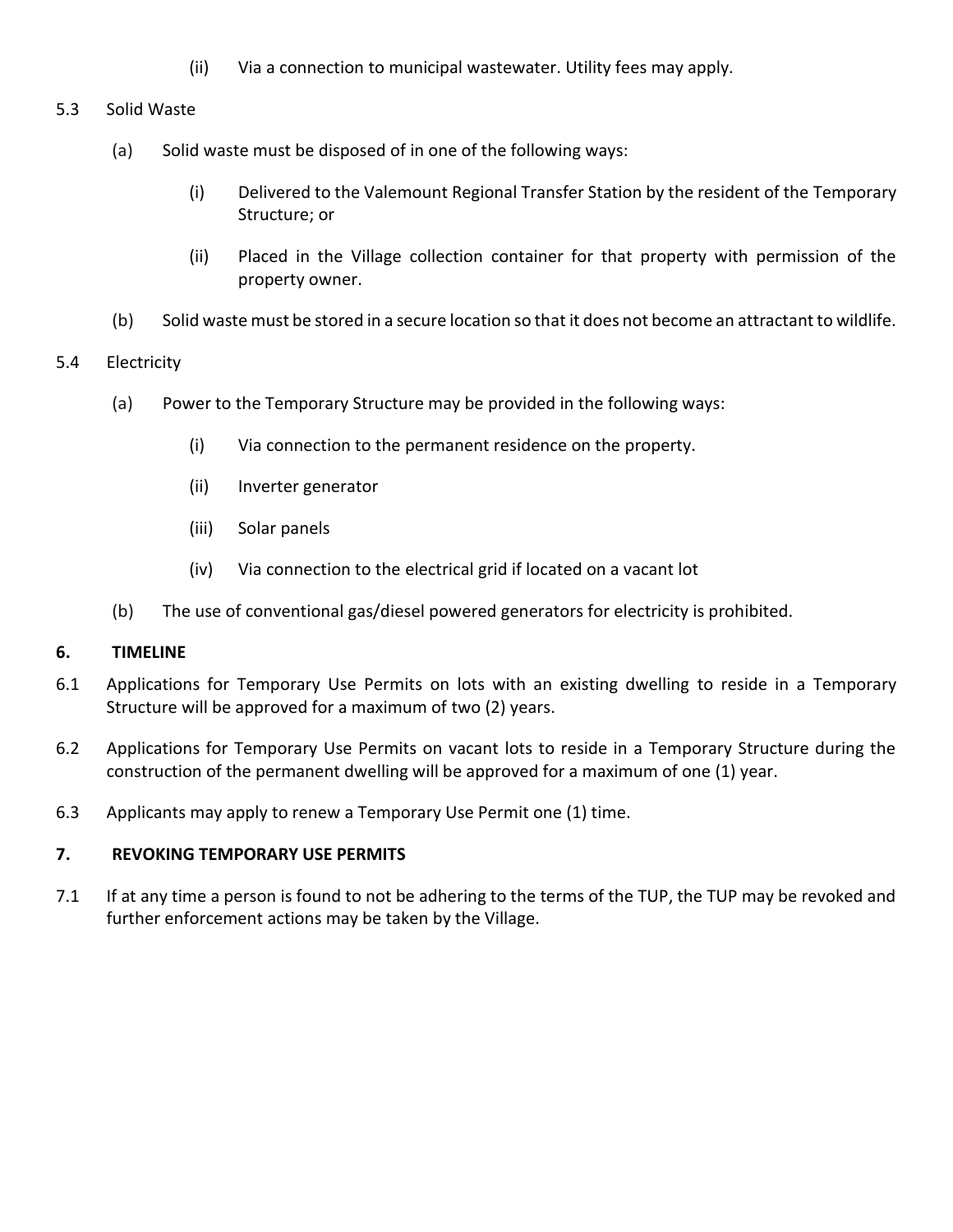**This policy replaces Policy #83 adopted by council resolution # 223/21 on July 27, 2021. As amended by council resolution #263/21 on September 28, 2021. As further amended by council resolution #353/21 on November 23, 2021**

**APPROVED AS FURTHER AMENDED, BY COUNCIL RESOLUTION NO. \_\_\_/22 ON \_\_\_\_\_\_\_\_\_\_, 2022**

Chief Administrative Officer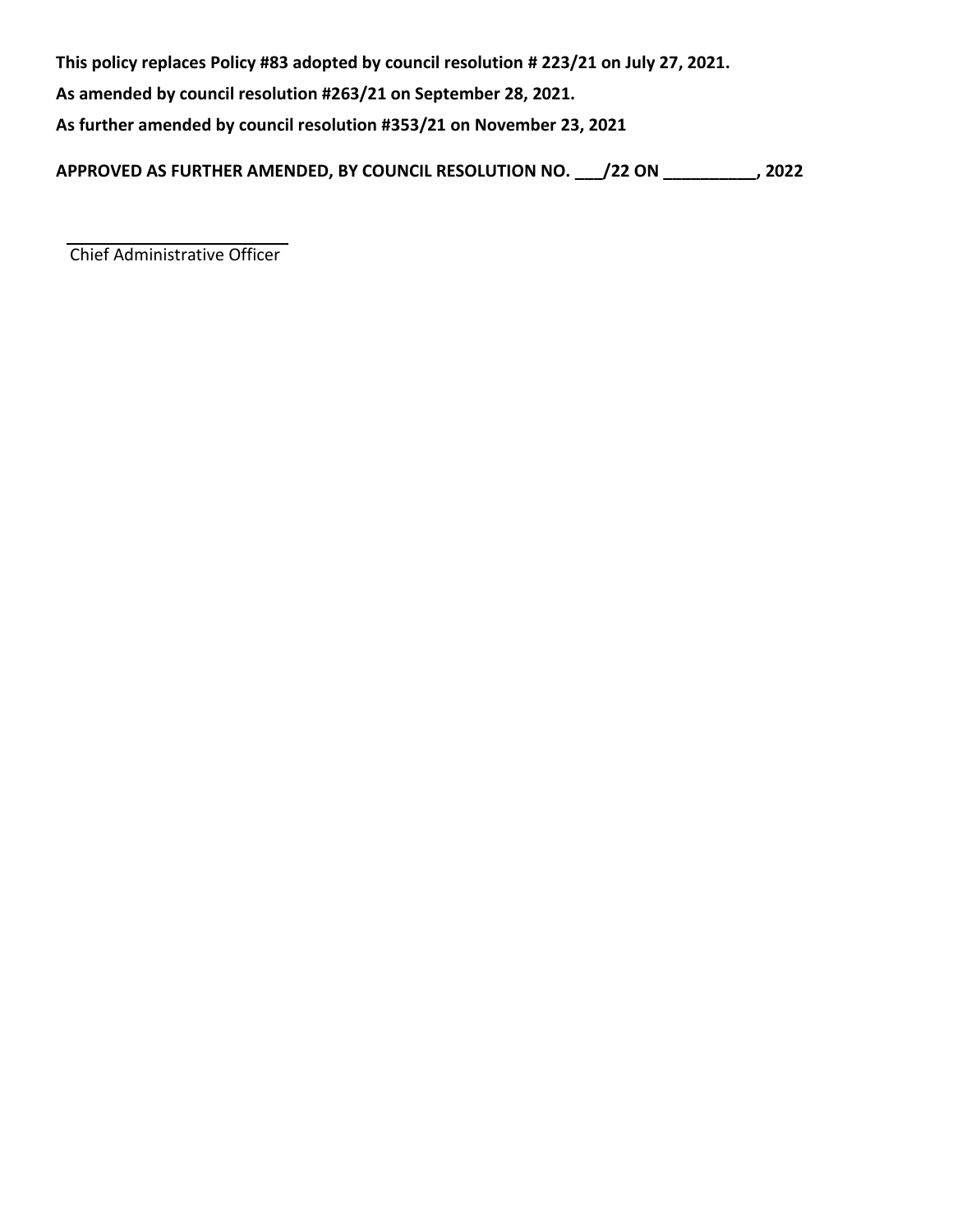

## **APPLICATION FOR A TEMPORARY USE PERMIT - TEMPORARY RESIDENCE**

I/We hereby make an application for a Temporary Use Permit.

| 1. | <b>Name of Applicant(s):</b>                                                                                                                                 |                                                                                                                                                                                                                                                                                                                                                      |  |
|----|--------------------------------------------------------------------------------------------------------------------------------------------------------------|------------------------------------------------------------------------------------------------------------------------------------------------------------------------------------------------------------------------------------------------------------------------------------------------------------------------------------------------------|--|
| 2. | <b>Property Owner Name &amp;</b><br><b>Contact Information:</b><br>(If different from applicant)                                                             |                                                                                                                                                                                                                                                                                                                                                      |  |
| 3. | <b>Mailing Address of</b><br><b>Applicant:</b>                                                                                                               |                                                                                                                                                                                                                                                                                                                                                      |  |
| 4. | <b>Physical Address of</b><br><b>Subject Property:</b>                                                                                                       |                                                                                                                                                                                                                                                                                                                                                      |  |
| 5. | <b>Contact Details:</b>                                                                                                                                      | Phone:<br>Email:                                                                                                                                                                                                                                                                                                                                     |  |
| 6. | <b>Detailed Description of</b><br>Permit:<br>(Include as much detail as<br>possible, including location,<br>water, sewer, garbage, and<br>power information) |                                                                                                                                                                                                                                                                                                                                                      |  |
| 7. | <b>Estimated date when</b><br>use will cease:                                                                                                                |                                                                                                                                                                                                                                                                                                                                                      |  |
| 8. | <b>Required Attachments:</b>                                                                                                                                 | Site Plan (setbacks, existing & proposed structures, parking, etc.)<br>Services Plan (water, sewer, power, garbage disposal etc.)<br>Photos of RV/Temporary Structure and certification label<br>State of Title Certificate (Retrieved within the last 30 days)<br>Application Fee (\$650)<br>Letter of Authorization from the Owner (if applicable) |  |

I/We hereby declare that the above statements and the information contained in the material submitted in support of this application are to the best of my/our belief true and correct in all respects.